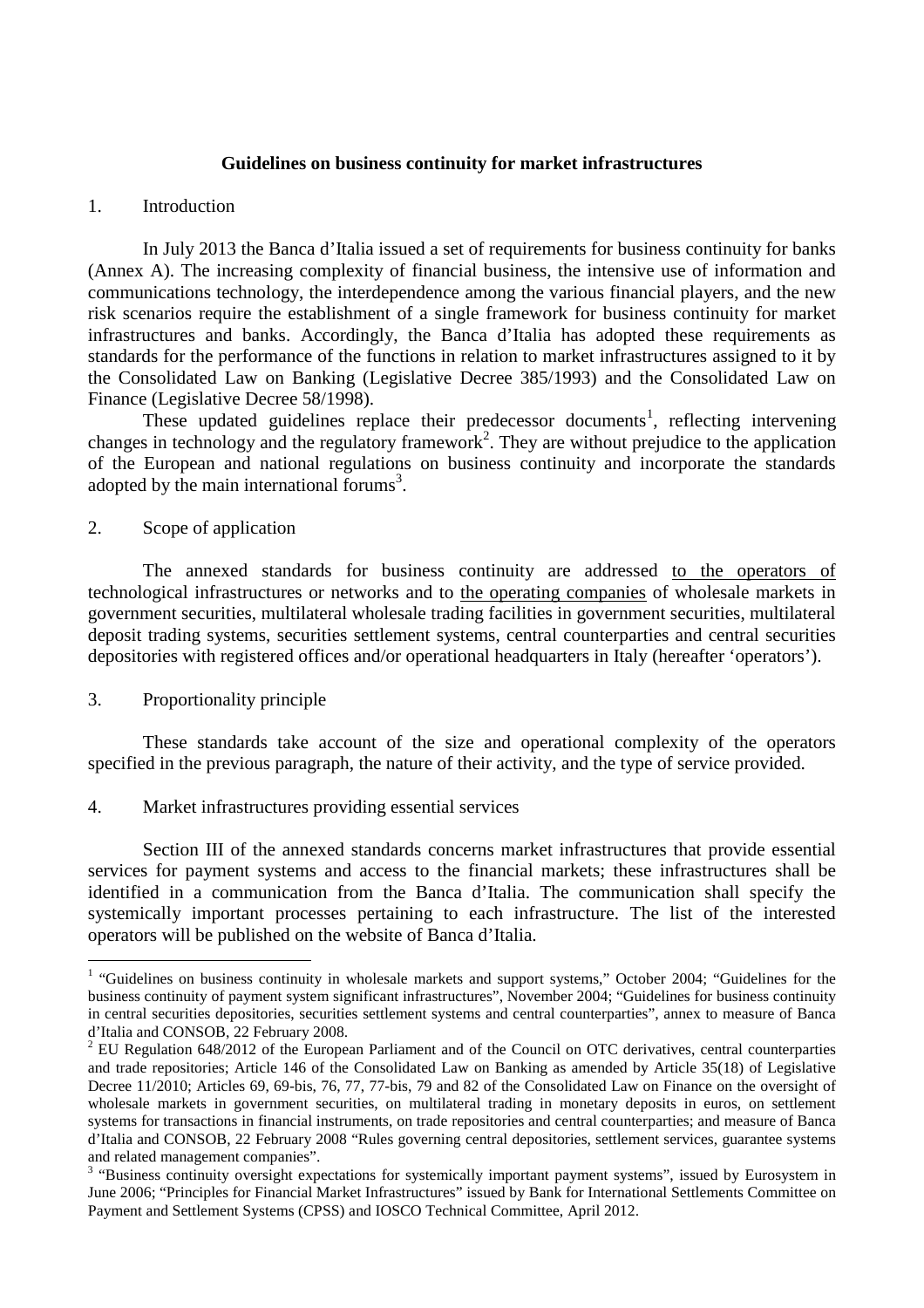### 5. Risk assessment

 For an overall risk assessment, the person responsible for business continuity planning at each institution should take part in the assessment of operational risk.

# 6. Self-assessment

 As a helpful tool for business continuity management, the operators specified in paragraph 2 above shall carry out a self-assessment of their situation vis-à-vis the annexed standards (gap analysis) and shall specify a timetable and a set of procedures for adapting (an implementation plan).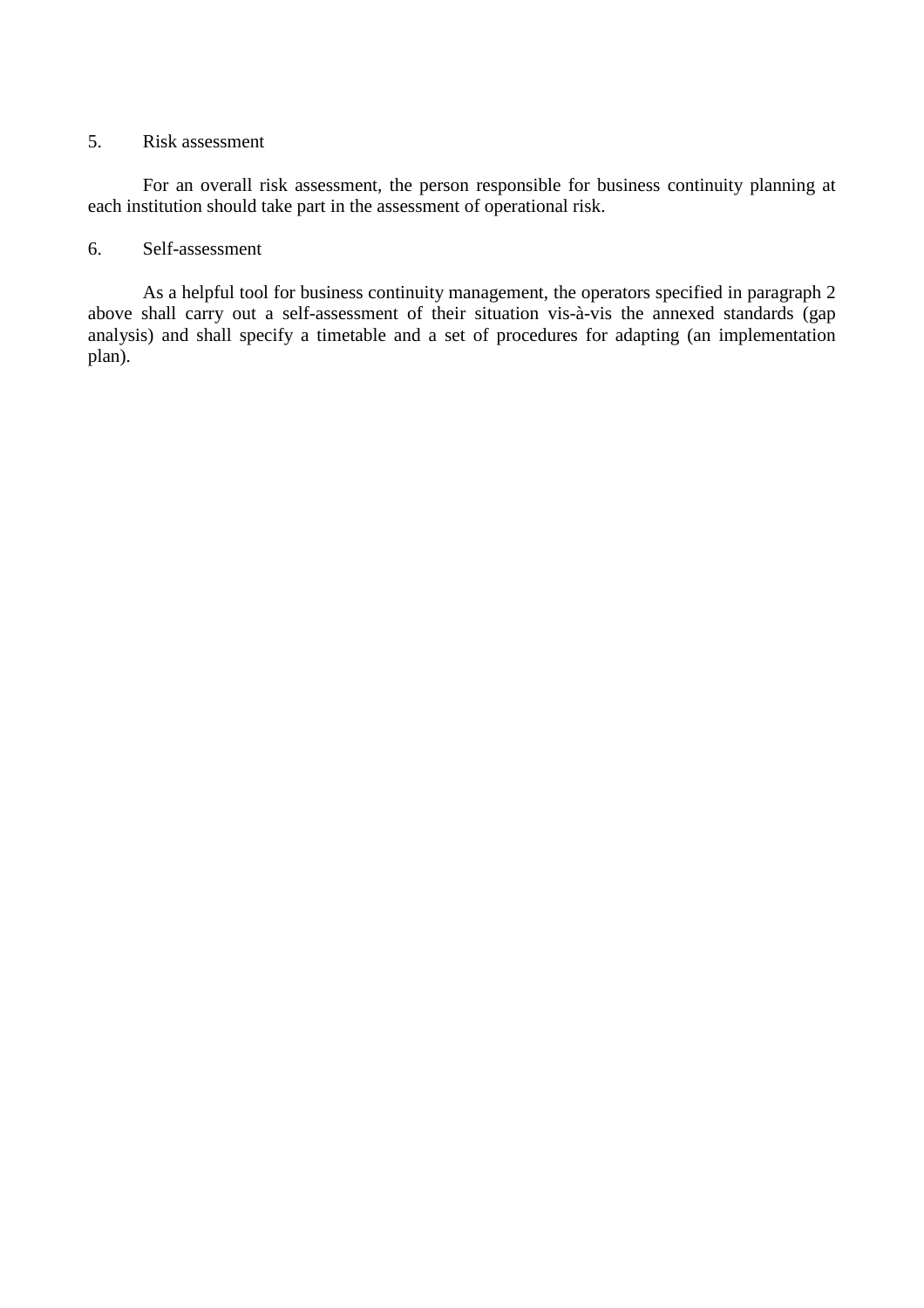# ANNEX A

### **BUSINESS CONTINUITY REQUIREMENTS**

## *SECTION I*

### GENERAL PROVISIONS

## **1. Introduction**

 The increasing complexity of financial business, the intensive use of information and communications technology, and the new risk scenarios require operators to step up their effort to guarantee adequate levels of business continuity.

To this end they shall adopt an extensive approach which, beginning with the identification of critical corporate processes, specifies for each of them organizational safeguards and business continuity measures commensurate with the level of risk.

The specific measures to adopt shall take account of international standards and best practices and/or of those laid down by trade associations.

### **2. Definitions**

- "CODISE" ("Continuità di servizio", business continuity): coordinating body for operational crises in the Italian financial marketplace, chaired by the Banca d'Italia;
- "crisis": a situation of formally declared interruption or deterioration of one or more critical or systemically important processes as a consequence of incident or disaster;
- "escalation": management of an incident characterized by the involvement of progressively higher levels in the corporate hierarchy, where necessary reaching the board of directors;
- "emergency": a situation stemming from an incident or disaster in which the affected operator must take exceptional technical and operational measures for the prompt recovery of normal operation;
- "business continuity management": the set of initiatives aimed at reducing to what is deemed an acceptable level the damage resulting from incidents or disasters affecting an operator directly or indirectly;
- "business continuity plan": a formal document stating the principles, setting the objectives, describing the procedures and identifying the resources for business continuity management concerning critical and systemically important corporate process. The plan is generally divided into sectoral plans;
- "disaster recovery plan": a document establishing the technical and organizational measures to cope with events that put electronic data processing (EDP) centers out of service. The plan, which must permit important EDP procedures to be performed at standby facilities, is an integral part of the business continuity plan;
- "recovery point": the instant up to which the integrity of saved data is guaranteed at primary and standby facilities;
- "standby facility": an infrastructure that enables the operator to continue to carry out critical and systemically important processes, even in the event of incident or disaster that disables the primary facility;
- "primary facility": the infrastructure at which the operator's activities are normally conducted;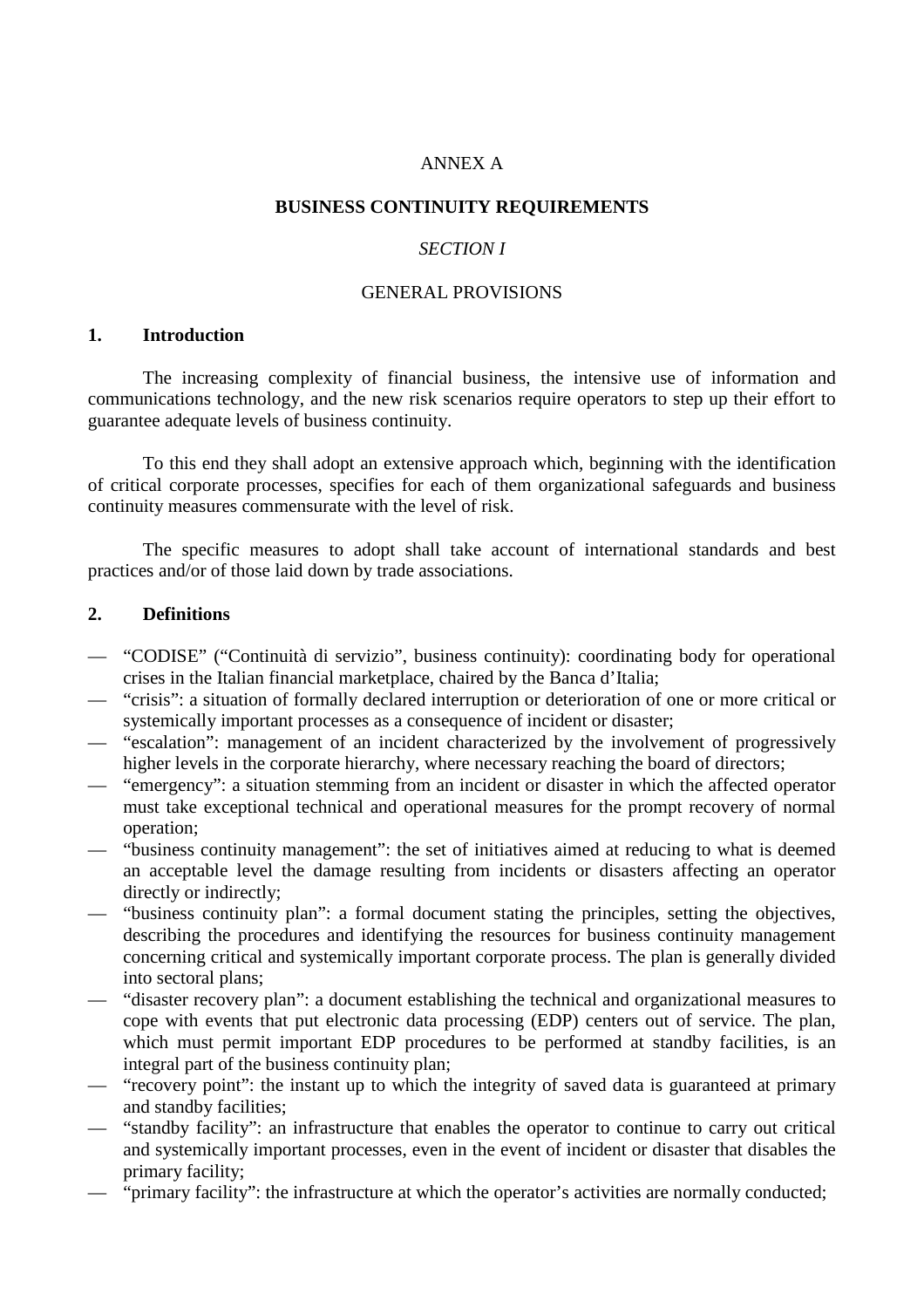- "recovery time" of a process: the interval between the operator's declaration of the state of crisis and the recovery of the process to a predetermined level of service. It consists of the time it takes:
	- to analyze the events and decide on the actions to take, before intervening;
	- to start again the process by means of technical and organizational interventions and the subsequent verification of the possibility of making the services available again without damage and in conditions of safety and security ("restart time").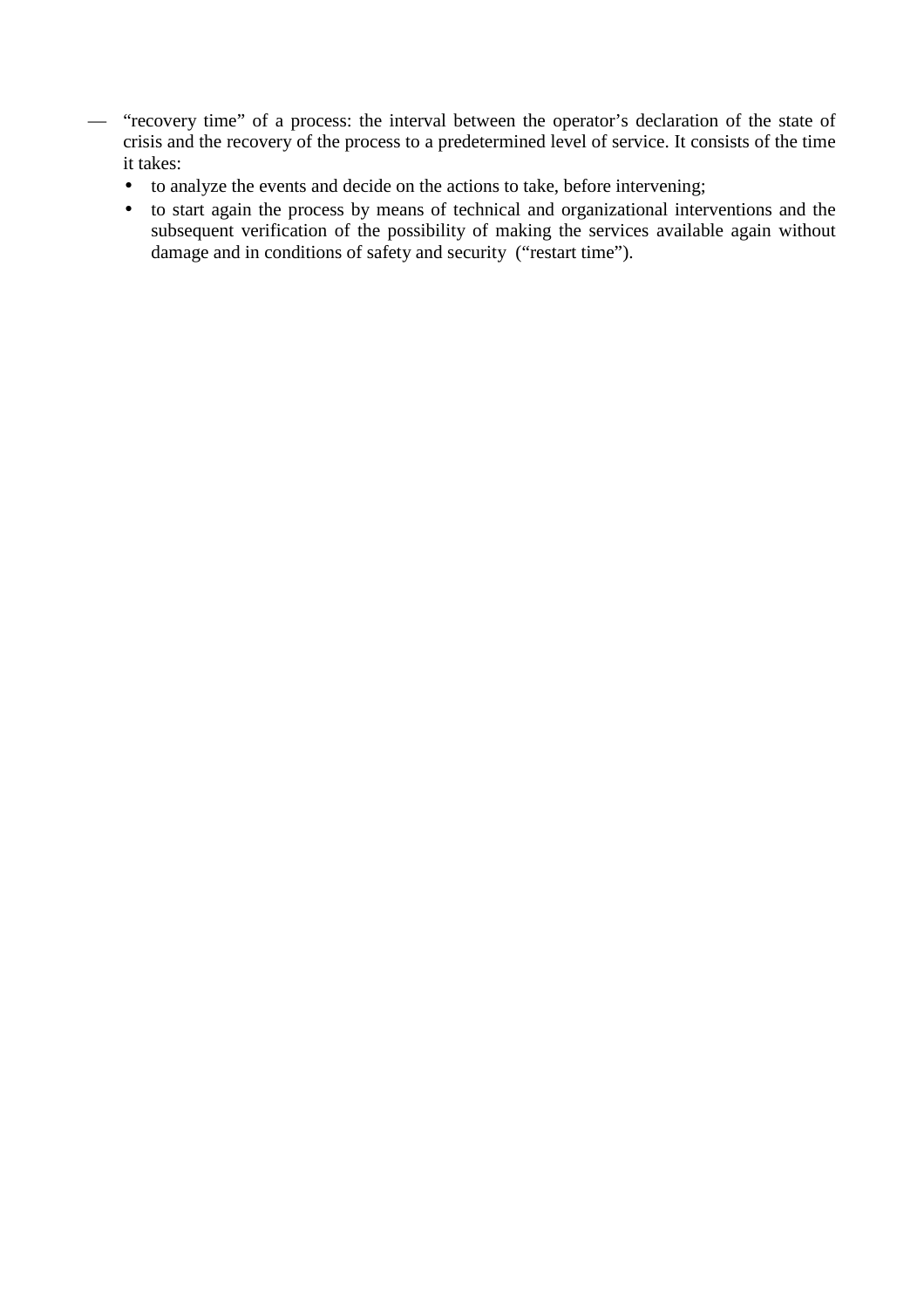### *SECTION II*

## REQUIREMENTS FOR ALL OPERATORS

#### **1. Scope of the business continuity plan**

 Operators shall establish a business continuity plan for coping with situations of crisis consequent to sectoral or company-level incidents or broader disasters striking the operator or significant counterparties (other group members, major suppliers, prime customers, specific financial markets, clearing, settlement and guarantee systems).

 Business continuity plans shall envisage solutions not only based on technical and organizational measures to safeguard electronic databases and the operation of information systems but that also envisage contingencies of widespread crisis and prolonged blockage of essential infrastructures, so as to guarantee continuity of operation in the case of disasters.

 Where some critical processes are carried out by specialized parties belonging to the group (e.g. the assignment of the ICT or back-office function to an instrumental company), safeguards for their business continuity must form an integral part of the operator's overall business continuity plan.

 The business continuity plan must be part of the operator's overall risk management plan. It must take account of vulnerabilities and preventive measures taken to ensure the attainment of corporate objectives.

 The business continuity plan must envisage several crisis scenarios based on at least the risk factors listed below, following from natural events or human activities, including serious damage caused by employees:

- destruction or inaccessibility of structures housing critical operational units or equipment;
- unavailability of critical information systems;
- unavailability of staff essential to corporate processes;
- interruption of operation of infrastructure (e.g. electricity, telecommunications, interbank networks, financial markets);
- alteration or loss of critical data and documents.

 The business continuity plan shall specify the procedures for getting over the emergency, with special attention to damage assessment, the management of all the recovery operations, and checking the operational status of the services recovered.

### **2. Impact analysis**

 An impact analysis, preliminary to the drafting of the business continuity plan and regularly updated, should determine the level of risk for each corporate process and highlight the repercussions of a service outage. The residual risks, not handled by the business continuity plan, must be documented and explicitly accepted by the competent corporate bodies. Resource allocation and the priorities for intervention shall be commensurate with the level of risk.

 The impact analysis shall take account of the parameters characterizing the corporate organization and operations, including: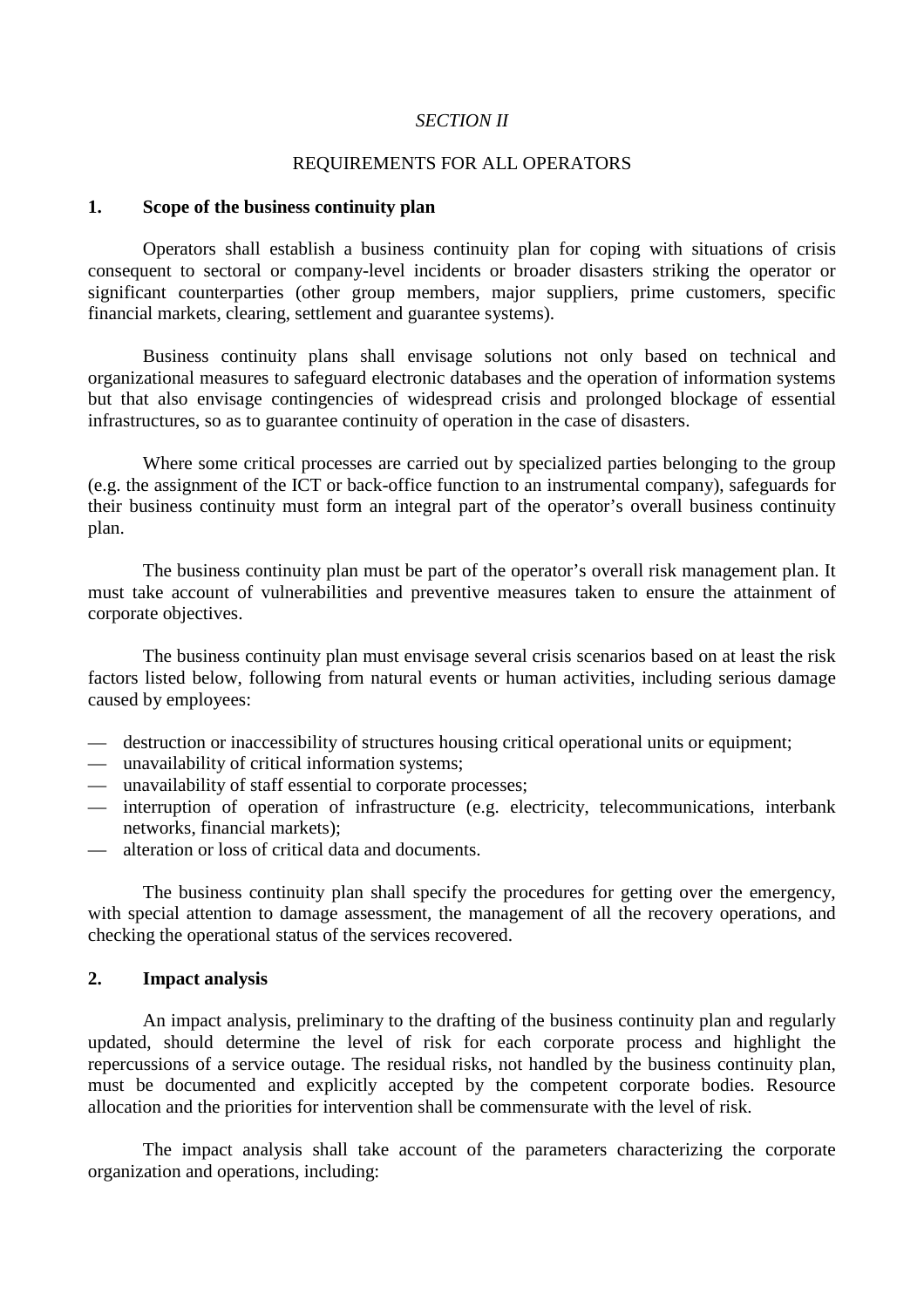- the specificities in terms of probability of disaster in connection with the location of important facilities (e.g., danger of earthquake, danger of floods and landslides, proximity to dangerous industrial sites, airports or institutions of symbolic significance);
- geographical concentration (e.g., presence of a large number of institutions in the centers of major cities):
- the degree of complexity of the institution's typical or prevalent activity and the degree of automation achieved;
- the size of the institution and the territorial distribution of activities;
- the extent of outsourcing of important functions (e.g. information systems and back-office);
- the relative centralization or decentralization of critical processes;
- constraints stemming from interdependence, as with suppliers, customers and other operators.

The impact analysis shall consider, in addition to operational risks, also such other risks as market and liquidity risk.

## **3. Drafting of the business continuity plan and crisis management**

# *3.1 The role of corporate bodies*

 Business continuity must be adequately considered at all levels of responsibility. To this end, the board of directors shall:

- a) establish the objectives and strategies for business continuity;
- b) assign human, technological and financial resources sufficient to attain the objectives;
- c) approve the business continuity plan and successive modifications resulting from technological and organizational adjustments, accepting the residual risks not covered by the business continuity plan;
- d) be informed at least once a year of the results of checks on the adequacy of the plan and of the business continuity measures;
- e) designate the person responsible for business continuity planning;
- f) promote the development and regular checking of the business continuity plan and its adaptation to any significant organizational, technological or infrastructural innovations and in the case of detection of shortcomings or the materialization of new risks;
- g) approve the annual plan for testing the business continuity measures in place and examine a written report on the results of the tests.

 The body charged with the control function is responsible for verifying the completeness, adequacy, functionality and reliability of the business continuity plan.

Activities and decisions shall be properly documented.

### *3.2 Critical processes*

 Operators shall specifically identify most relevant processes relating to corporate functions whose non-availability - owing to the high impact of the resulting damage - necessitates high levels of business continuity to be achieved through preventive measures and business continuity solutions activated in case of incident.

 To this end, special attention must be given to the processes relating to relations with customers, including firms and general government, and to the recording of transactions in the accounts.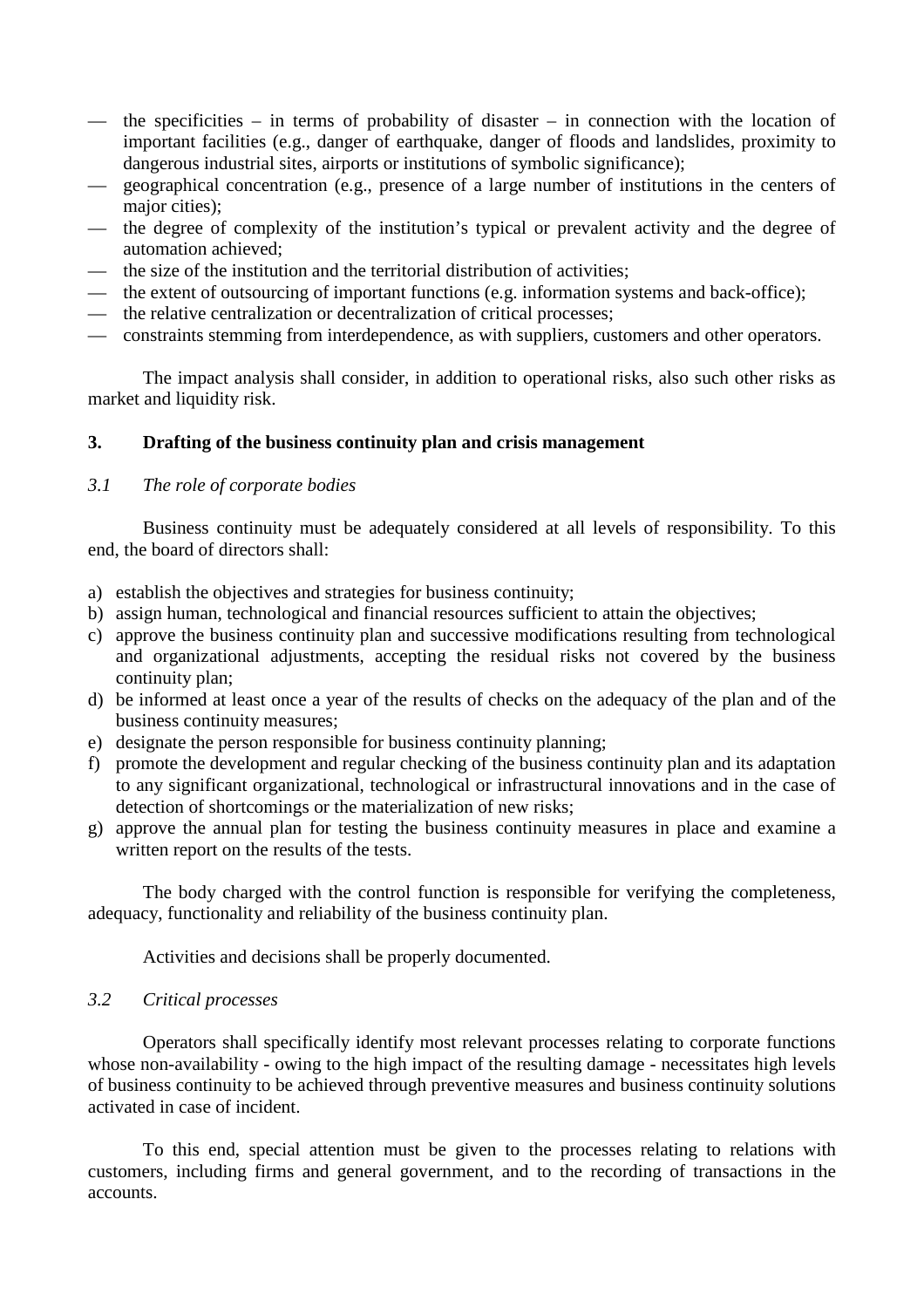For each critical process, the operator shall identify the person responsible, the IT support procedures, the staff assigned, the logistical structures involved, and the ICT infrastructures used.

 The person responsible for the process shall determine, in observance of the strategic guidelines and rules laid down in the business continuity plan, the process recovery time and shall collaborate actively in designing business continuity measures.

## *3.3 Person responsible for business continuity planning*

 The person responsible for business continuity planning shall have an appropriate hierarchical rank and function. The person responsible for business continuity planning shall develop the business continuity plan, ensure its continuous updating in relation to significant organizational and technological changes, and verify its adequacy at least once a year. The person in this position shall also be the contact person for the Banca d'Italia in case of crisis.

 Where the business continuity plan is divided into sectorial plans, the operator shall designate a referent for each of the latter. The sectoral referents shall coordinate, in the matters within their competence, the work to design and maintain the plans, implement the measures envisaged, and conduct testing<sup>4</sup>. Before activating new systems or processes, they shall prepare appropriate modifications to the plans.

## *3.4 The content of the business continuity plan*

 The business continuity plan shall specify the conditions and procedures for declaring the state of crisis, the organization and the procedures to follow in crisis situations, and the path for the return to normal operations.

 The business continuity plan shall assign the power to declare a state of crisis and establish the chain of command for managing the operator in exceptional circumstances. There shall be measures for rapid escalation that make it possible, once the extent of the incident has been determined, to proceed rapidly to the declaration of a state of crisis.

 The processes for the management of incidents and for the declaration and management of the crisis shall be formal and closely integrated with one another. To this end, the operator shall expressly identify the members of the structure for crisis management (e.g., a crisis committee), the person responsible for that structure, the chain of command, the internal communications procedures and the responsibilities attributed to the corporate functions involved.

The business continuity plan shall establish the recovery time for critical processes.

 The business continuity plan shall identify standby facilities, provide suitable sites and logistical and communications infrastructures for the personnel involved in the crisis, establish the rules for retaining back-up copies of important documents (e.g. contracts) in remote locations from those where the originals are kept.

With reference to central and peripheral information systems, the business continuity plan shall include a disaster recovery plan<sup>5</sup>. The disaster recovery plan shall indicate the mode and

<sup>&</sup>lt;sup>4</sup> Where the business continuity plan is not divided into sectorial plans, these activities shall be performed by the person responsible for business continuity planning.

 $<sup>5</sup>$  In the case of outsourcing of critical components of the information system, Section 3.7 shall apply.</sup>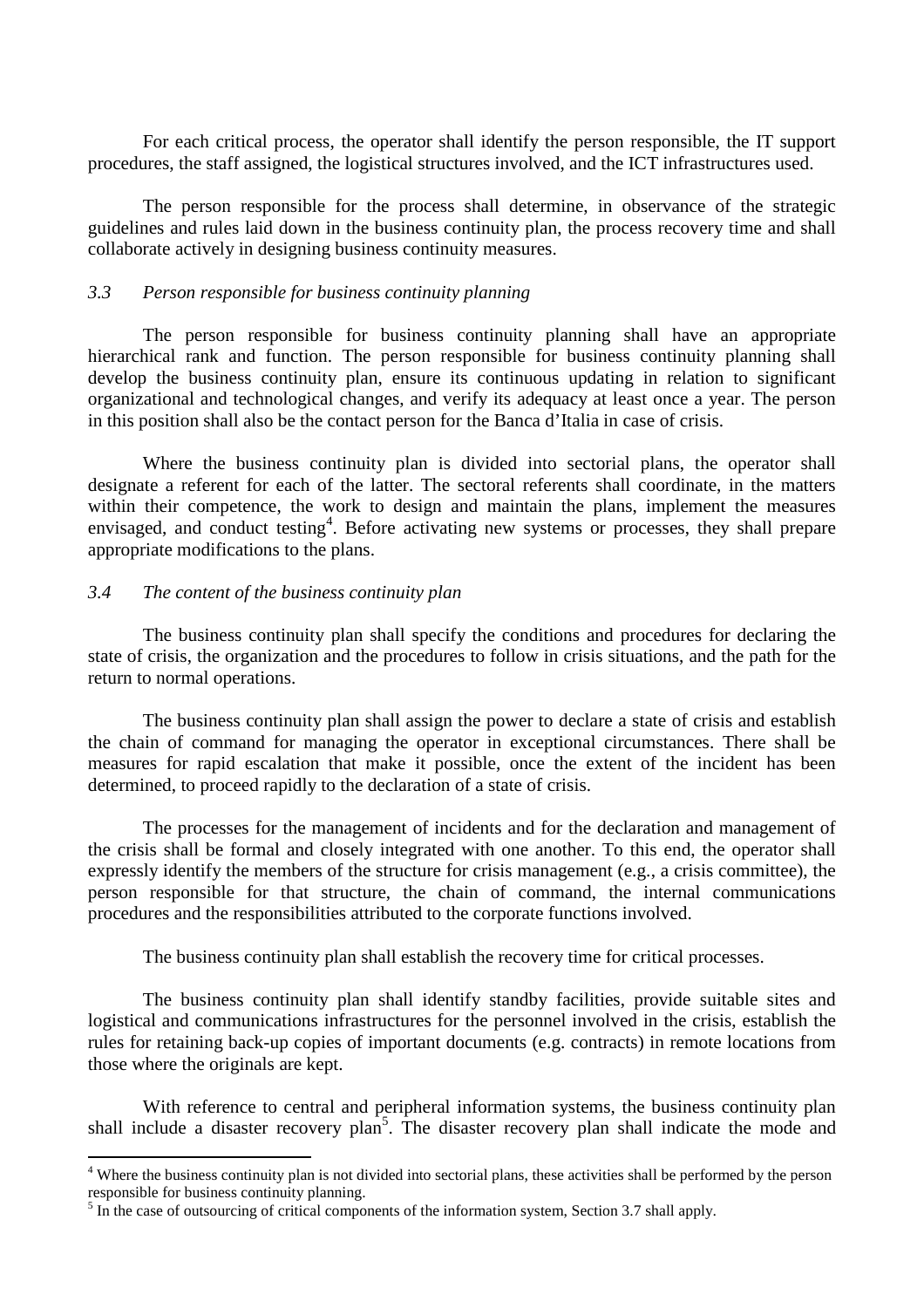frequency of generation of back-up copies of production files and the procedures for recovery at standby facilities.

 The frequency of back-up shall be commensurate with the size and functions of the institution<sup>6</sup>. Production files of critical processes have to be backed up at least once a day. There shall be precautions for the prompt shipment and conservation of the electronic back-up copies in high-physical-security facilities located at a distance from the production systems<sup>7</sup>.

 The business continuity plan shall specify the modalities of communication with customers, significant counterparties, authorities and the media.

Standby facilities must be utilizable, in case of need, even for prolonged periods of time.

## *3.5 Testing*

 The procedures for testing business continuity measures depend on how critical the processes are and what risks are detected. As a consequence, the frequency and level of detail of the tests can vary. In some cases a partial simulation of the disastrous event may be sufficient; for critical processes, the test shall involve final users, service suppliers and, where possible, important counterparties.

 At least once a year comprehensive tests shall be conducted, using scenarios as realistic as possible, of the operational recovery of critical processes in crisis conditions, checking the ability of the organization to implement the measures set out in the business continuity plan as scheduled.

 In particular, the annual testing of information systems shall include the activation of network links with the standby facility and the execution of batch procedures testing the functions and the performance of the standby facilities. The tests should preferably be run on real production data.

 The results of the tests shall be reported in writing, notified to the competent corporate bodies and transmitted, for the matters under their respective competence, to the operational units involved and to the audit function. Where the tests reveal shortcomings, appropriate corrective measures shall be taken promptly.

#### *3.6 Human resources*

 $\overline{a}$ 

 The business continuity plan shall identify the staff essential to guarantee the continuity of critical processes and shall instruct this personnel in detail on the actions to take in case of crisis.

 The business continuity procedures must be clear and detailed, so that they can be executed even by staff members not assigned to the ordinary activities to which the procedures refer.

 The staff assigned to the business continuity plan shall be trained on the continuity measures, shall have access to the list of contacts and to the documentation necessary to operate in

 $6$  For example, if it serves as intermediary for indirect participants in settlement systems.

 $7$  For non-critical processes, there must in any case be procedures for acquiring and regularly managing back-up copies of data and software so as to ensure the integrity and availability of the data. For off-line standby facilities, in which data archives are not present or are not aligned with production data in real time, the modalities and timing of such alignment after recovery shall be specified.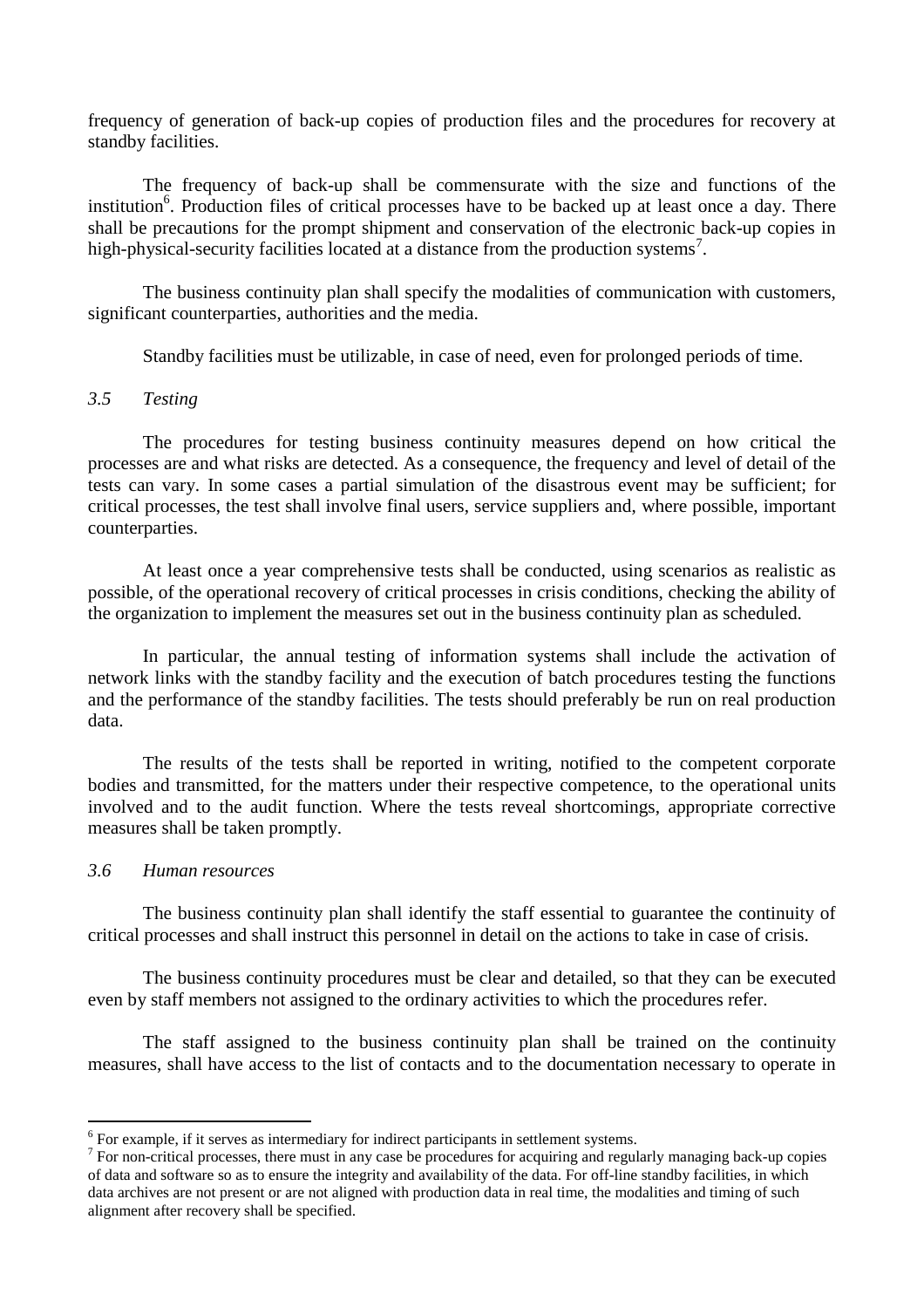crisis situations, shall be familiar with the standby facilities and the equipment, and shall take part in the tests of business continuity measures.

 The operator shall consider the advisability of distributing the activities involving critical processes among more than one facility or organizing the staff's work in shifts.

## *3.7 Outsourcing, infrastructures and relevant counterparties*

 Where corporate functions connected with critical processes are outsourced, the business continuity plan shall specify the measures to take in case of crisis with significant impact on the institution or on the service provider.

 The outsourcing contract shall formally state the service levels to be guaranteed in the case of crisis and the continuity provisions to be put in place by the service provider, in keeping with attainment of corporate objectives and with the indications of the Banca d'Italia. The contract shall also specify the mode of participation, direct or via user committees, in the testing of the service provider's business continuity plan.

 The operator must acquire the service provider's business continuity plan or else must have adequate information to assess the quality of the measures envisaged and to integrate them with its own, internal continuity measures. The service provider shall notify the operator promptly of any incident in order to allow prompt activation of the business continuity procedures.

 The operator's business continuity plan shall take into consideration the contingency of a disaster striking the main technological and financial infrastructures and/or important counterparties and shall specify the measures for coping with the resulting problems. The ability to communicate with the standby facilities of these counterparties must be verified regularly.

 For the operator's essential services, consideration must be given to provision for recourse, in emergency, to alternative providers.

 Where the service provider has engaged the same human resources in providing analogous services to other operators, especially if the latter are located in the same area, there shall be contractual safeguards to avoid the risk that in case of concomitant necessities of other organizations the quality of the service may deteriorate or the service become, de facto, unavailable.

### *3.8 Controls*

 The business continuity plan and its updating shall be checked regularly by the internal audit function, which shall examine the test programmes, take part in the tests and check the results, and suggest changes to the business continuity plan on the basis of the shortcomings found.

 Special attention shall be paid to analysis of the criteria for escalation. In the case of incidents, the audit function shall evaluate the length of time required to declare the state of crisis. The function shall also be involved in testing the business continuity plans of outsourcers and other critical suppliers; it may decide to rely on the controls performed by the structures of the latter if they are deemed professionally capable, independent and transparent. The internal audit function shall examine outsourcing contracts to make sure that the level of safeguards is up to the corporate objectives and standards.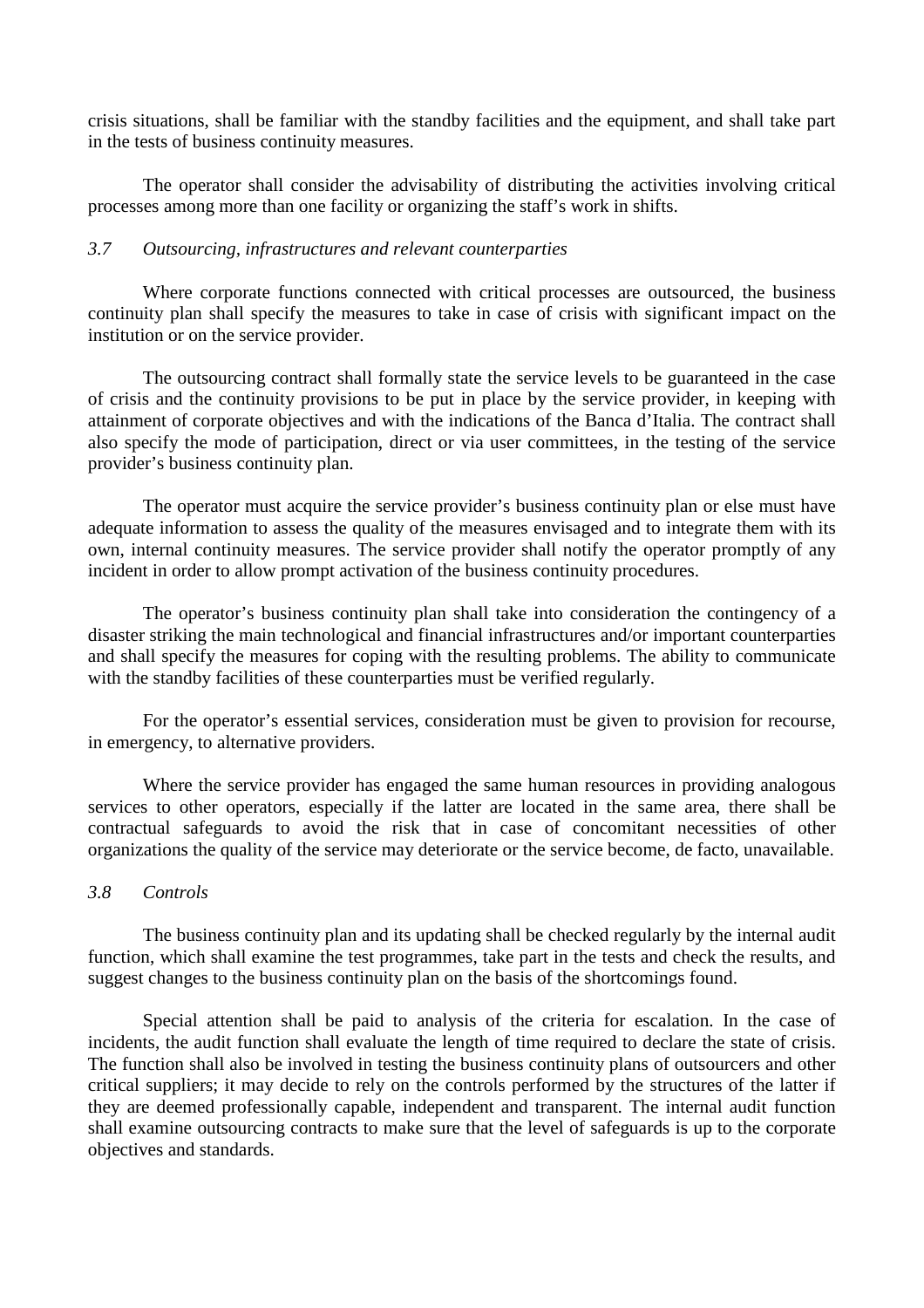Operators shall consider the advisability of submitting their business continuity plans to competent, independent third parties for review.

# *3.9 Communications to the Banca d'Italia*

 In the case of crisis, after critical processes have been recovered, the operator shall communicate to the Banca d'Italia its assessment of the impact on the operations of its central and peripheral structures and on relations with customers and counterparties.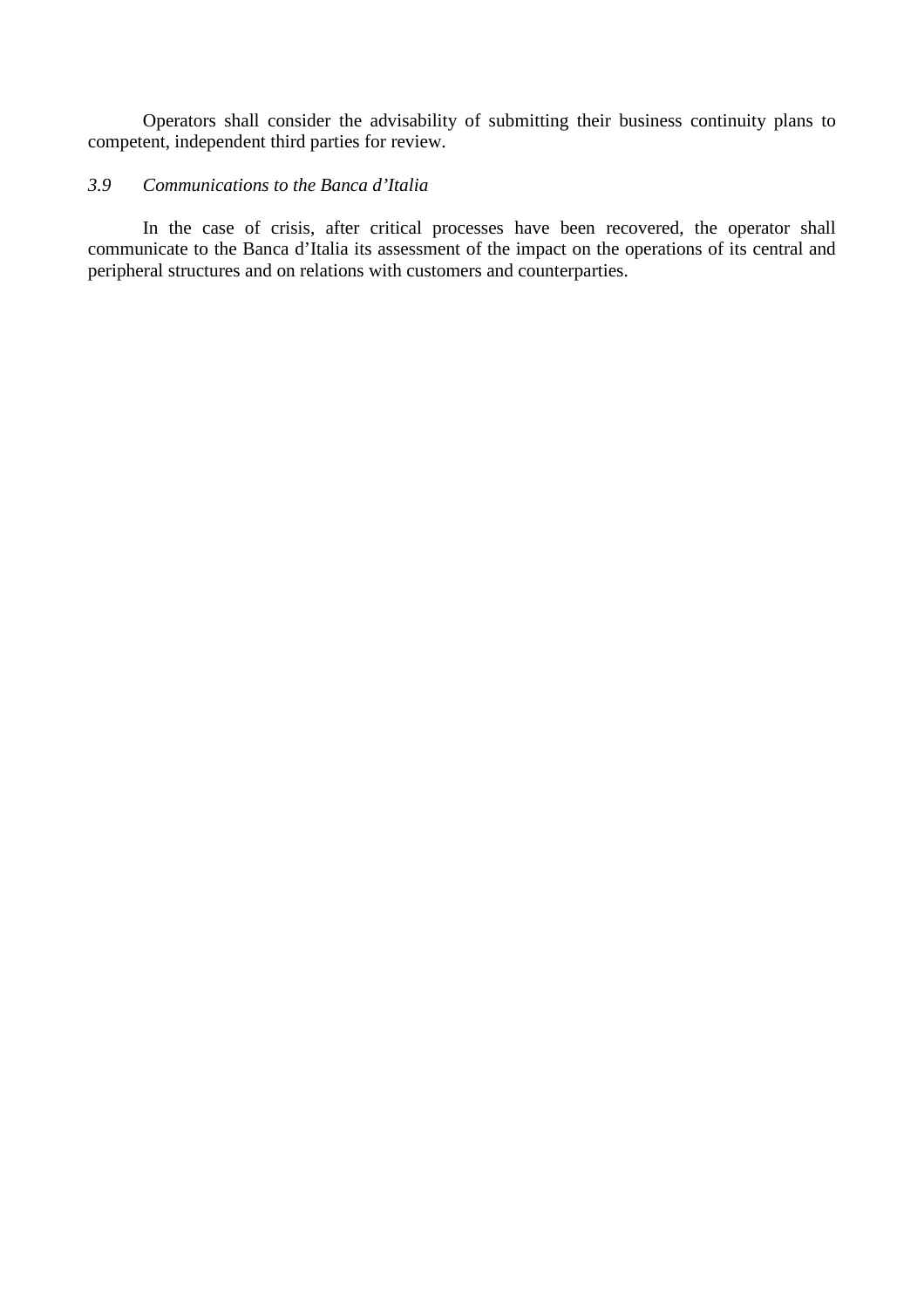# *SECTION III*

### SPECIAL REQUIREMENTS FOR SYSTEMICALLY IMPORTANT PROCESSES

### **1. Introduction**

 The operation of the financial system as a whole depends on proper functioning of the largest operators and their ability to provide essential services in the payment system and for access to financial markets.

 The Banca d'Italia can require these operators to comply with stricter business continuity requirements than those applying to all operators, in particular as regards the recovery time of systemically important processes (see Section 2.1), the location of standby facilities, and the resources allocated to crisis management.

 The Banca d'Italia shall identify, by name, the operators to which special requirements apply, require adaptations of their business continuity plans, and check the solutions adopted. These operators shall take part in the CODISE's initiatives for coordination of financial system business continuity.

### **2. Design of the business continuity plan and crisis management**

### *2.1 Systemically important processes*

 Processes that are critical to the Italian financial system, those that by contagion can cause a blockage of the entire domestic marketplace, are concentrated in the payment systems and the procedures for access to the financial markets.

 For the purposes of the present provisions, these processes are defined as "systemically important processes" for business continuity of Italian financial system. The Banca d'Italia notifies each operator of the systemically important processes pertaining to it. They represent a structured set of activities directed to the provision of the following services:

- services in connection with the real-time gross settlement systems in central bank money (Target2), the central securities depositories, the central counterparties, and the securities settlement systems (Express II). They also comprise daily matching services for pre settlement of securities transactions;
- services in connection with access to markets relevant for the financial system's liquidity. They comprise: multilateral systems for the exchange of money deposits in euro (e-MID), ECB open market operations, Italian Treasury's auctions, and the wholesale REPO market on government securities (the REPO segment of MTS);
- retail payment services widely used by the general public. They comprise: postal money orders, payment of social pensions, cash provisioning;
- services strictly functional to the basic liquidity needs of economic agents, blockage of which has major negative impact on their operations. They comprise: the management of ICT infrastructures for cash dispensing via ATMs, support for applications and services under the SITRAD (Italian interbank data transmission network) convention.
- *2.2 Responsibilities*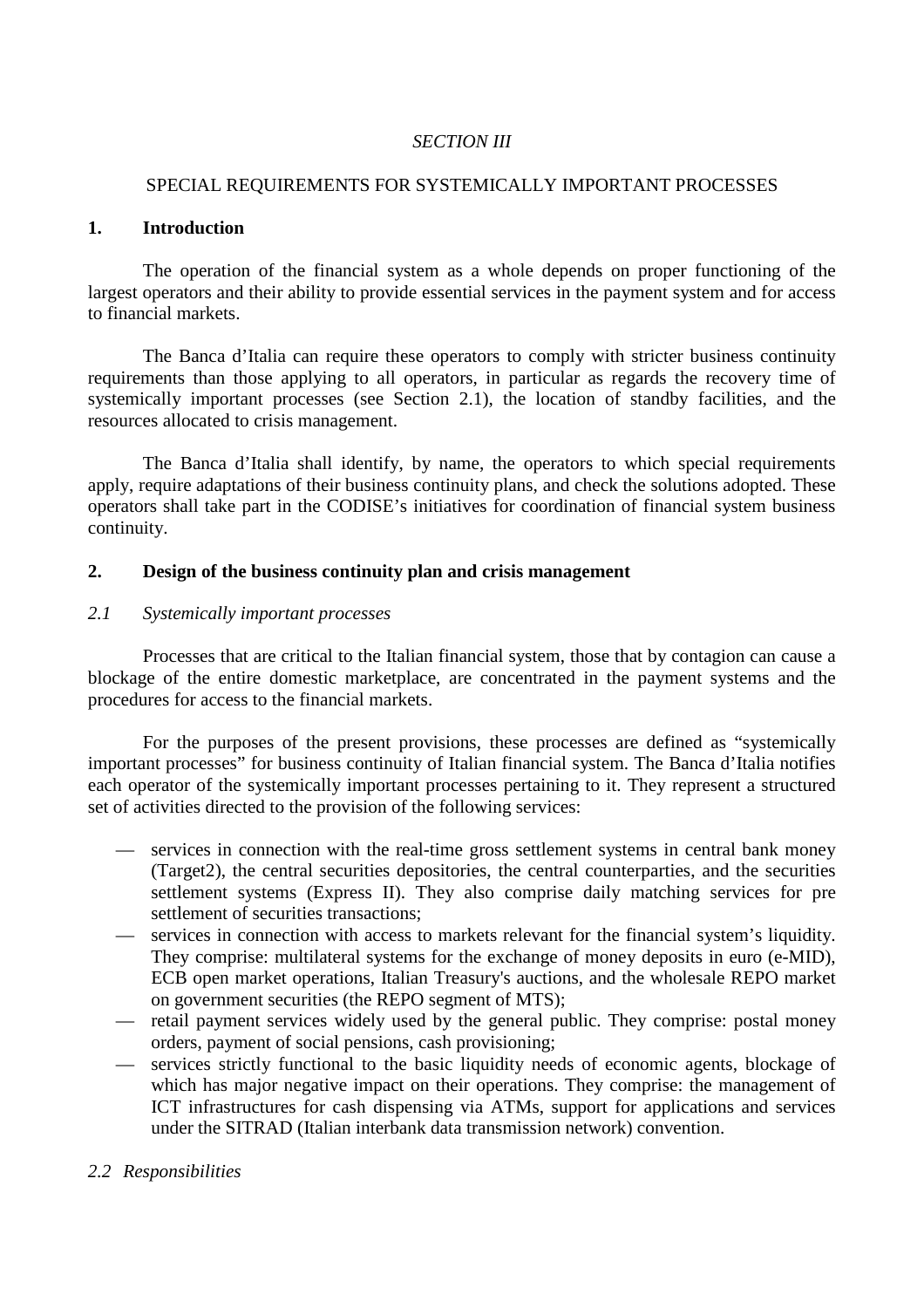Operators shall:

- implement adjustments to their business continuity plans relevant to systemically important processes;
- ensure continuous compliance with the special requirements;
- designate a single person responsible for these activities.

#### *2.3 Risk scenarios*

 The risk scenarios relevant to the continuity of systemically important processes shall be documented and regularly updated. In addition to what is prescribed for all operators, these scenarios shall include: disasters with large-scale material destruction on at least a metropolitan scale that affect the essential infrastructures of the operator and of third parties; severe crisis situations, even without material destruction (e.g., pandemics, biological weapons attacks, largescale cyber-attacks).

## *2.4 Standby facilities*

 The standby facilities for systemically important processes shall be located at a suitable distance from their respective primary facilities so as to guarantee a high degree of independence between the two facilities.

 In general, standby facilities shall be located outside the metropolitan area in which the primary facility is located; and they must be served by utilities (telecommunications, electricity, water, etc.) different from those serving the primary production facility. Where this is not the case, there must be a rigorous assessment, supported by the opinions of qualified third parties (e.g., the Civil Protection Department, academics, and professionals) and fully documented, that the risk of simultaneous unavailability at both primary and standby facilities is negligible.

 Information system standby facilities shall be configured with a capacity sufficient, if needed, to handle the peak volumes recorded in the course of ordinary operations.

### *2.5 Recovery time and service availability*

 The recovery time for systemically important processes shall not exceed four hours. The restart time must not exceed two hours.

 If a disaster at an operator causes the blockage of systemically important processes at other operators, the latter shall recover their own systemic processes within two hours from the renewed operation at the operator first affected by the disaster.

Where the risk scenarios (Section 2.3) result in especially severe impact, the recovery objectives can be adapted; this adaptation shall be notified to the operators affected by the Banca d'Italia, taking account of the indications agreed on with CODISE.

 With regard to information systems, technological architectures providing for online duplication of operational data in such a way as to eliminate or minimize data loss shall be deemed adequate. To this end the time between the recovery point and the incident must be virtually zero.